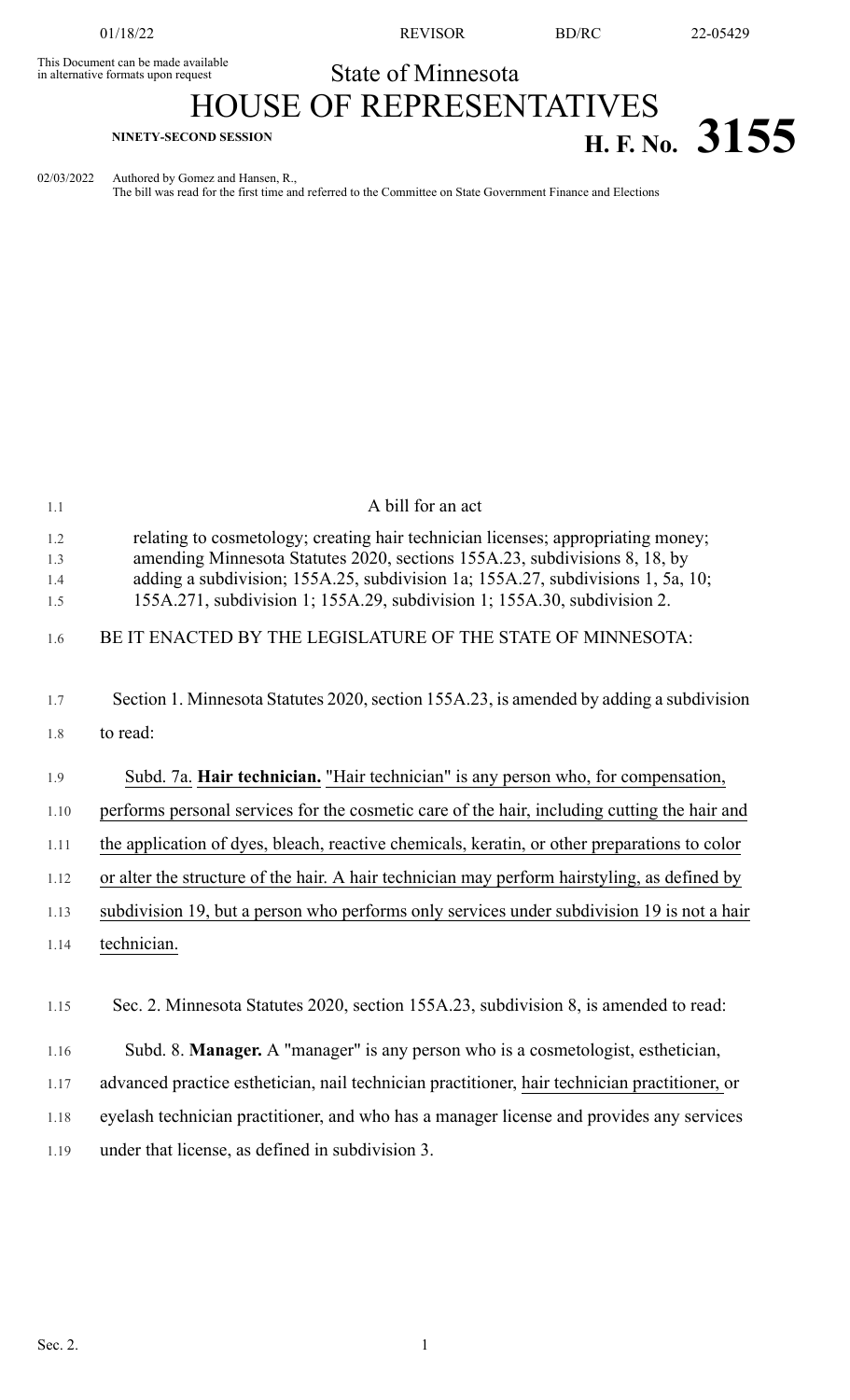| 2.1  | Sec. 3. Minnesota Statutes 2020, section 155A.23, subdivision 18, is amended to read:   |
|------|-----------------------------------------------------------------------------------------|
| 2.2  | Subd. 18. Practitioner. A "practitioner" is any person licensed in the practice of      |
| 2.3  | cosmetology, esthiology, nail technology services, hair technology services, or eyelash |
| 2.4  | technology services.                                                                    |
| 2.5  | Sec. 4. Minnesota Statutes 2020, section 155A.25, subdivision 1a, is amended to read:   |
| 2.6  | Subd. 1a. Schedule. (a) The schedule for fees and penalties is as provided in this      |
| 2.7  | subdivision.                                                                            |
| 2.8  | (b) Three-year license fees are as follows:                                             |
| 2.9  | (1) \$195 initial practitioner, manager, or instructor license, divided as follows:     |
| 2.10 | (i) \$155 for each initial license; and                                                 |
| 2.11 | (ii) \$40 for each initial license application fee;                                     |
| 2.12 | (2) \$115 renewal of practitioner license, divided as follows:                          |
| 2.13 | (i) \$100 for each renewal license; and                                                 |
| 2.14 | (ii) \$15 for each renewal application fee;                                             |
| 2.15 | (3) \$145 renewal of manager or instructor license, divided as follows:                 |
| 2.16 | (i) \$130 for each renewal license; and                                                 |
| 2.17 | (ii) \$15 for each renewal application fee;                                             |
| 2.18 | (4) \$350 initial salon license, divided as follows:                                    |
| 2.19 | (i) \$250 for each initial license; and                                                 |
| 2.20 | (ii) \$100 for each initial license application fee;                                    |
| 2.21 | (5) \$225 renewal of salon license, divided as follows:                                 |
| 2.22 | (i) \$175 for each renewal; and                                                         |
| 2.23 | (ii) \$50 for each renewal application fee;                                             |
| 2.24 | (6) \$4,000 initial school license, divided as follows:                                 |
| 2.25 | (i) \$3,000 for each initial license; and                                               |
| 2.26 | (ii) \$1,000 for each initial license application fee; and                              |
| 2.27 | (7) \$2,500 renewal of school license, divided as follows:                              |

2.28 (i) \$2,000 for each renewal; and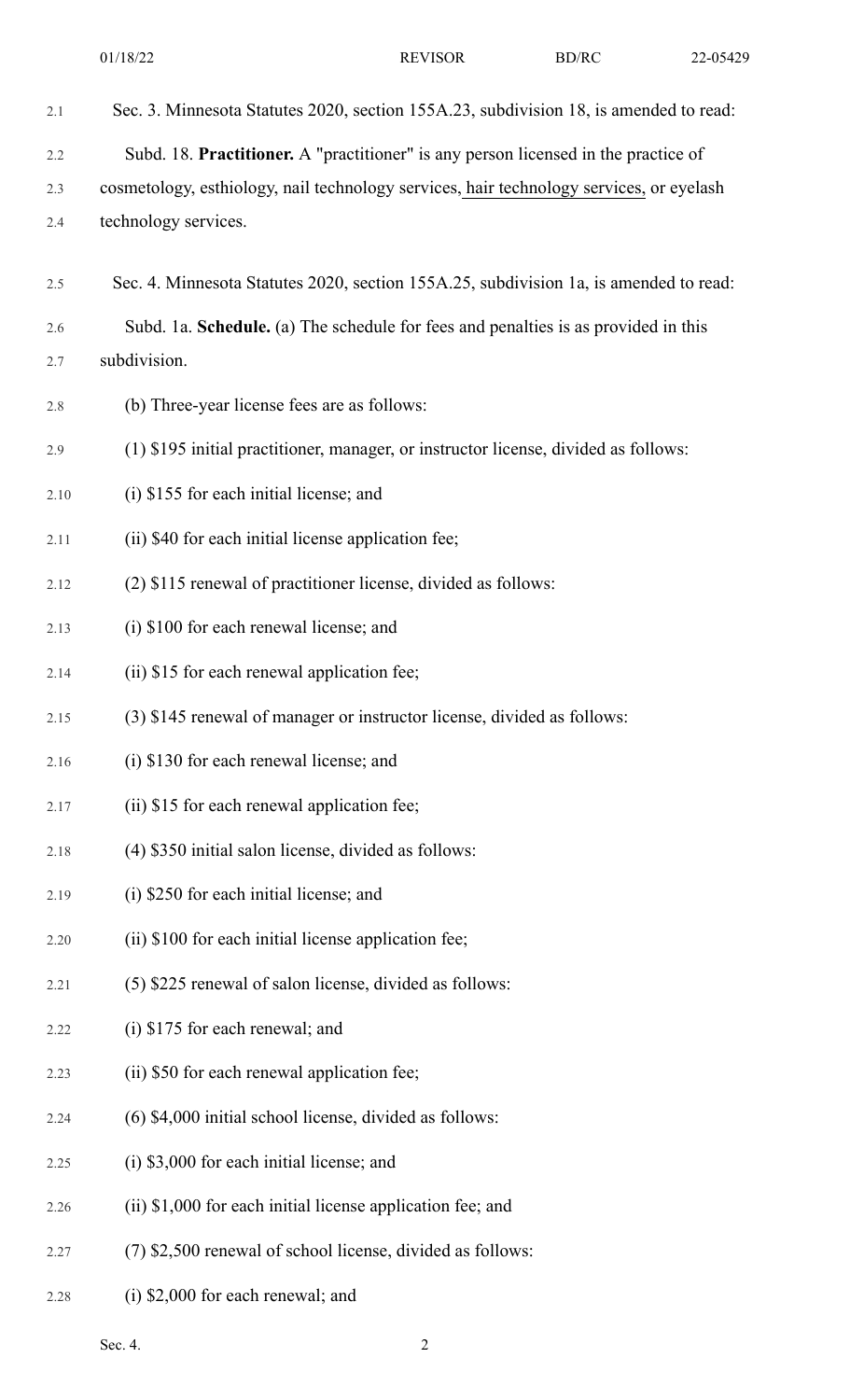| 3.1  | (ii) \$500 for each renewal application fee.                                                |
|------|---------------------------------------------------------------------------------------------|
| 3.2  | (c) Penalties may be assessed in amounts up to the following:                               |
| 3.3  | $(1)$ reinspection fee, \$150;                                                              |
| 3.4  | (2) manager and owner with expired practitioner found on inspection, \$150 each;            |
| 3.5  | (3) expired practitioner or instructor found on inspection, \$200;                          |
| 3.6  | $(4)$ expired salon found on inspection, \$500;                                             |
| 3.7  | $(5)$ expired school found on inspection, \$1,000;                                          |
| 3.8  | (6) failure to display current license, \$100;                                              |
| 3.9  | (7) failure to dispose of single-use equipment, implements, or materials as provided        |
| 3.10 | under section 155A.355, subdivision 1, \$500;                                               |
| 3.11 | (8) use of prohibited razor-type callus shavers, rasps, or graters under section 155A.355,  |
| 3.12 | subdivision 2, \$500;                                                                       |
| 3.13 | (9) performing nail or cosmetology services in esthetician salon, or performing esthetician |
| 3.14 | or cosmetology services in a nail salon, \$500;                                             |
| 3.15 | (10) owner and manager allowing an operator to work as an independent contractor,           |
| 3.16 | \$200;                                                                                      |
| 3.17 | (11) operator working as an independent contractor, \$100;                                  |
| 3.18 | $(12)$ refusal or failure to cooperate with an inspection, \$500;                           |
| 3.19 | (13) practitioner late renewal fee, \$45; and                                               |
| 3.20 | (14) salon or school late renewal fee, \$50.                                                |
| 3.21 | (d) Administrative fees are as follows:                                                     |
| 3.22 | (1) homebound service permit, \$50 three-year fee;                                          |
| 3.23 | $(2)$ name change, \$20;                                                                    |
| 3.24 | (3) certification of licensure, \$30 each;                                                  |
| 3.25 | $(4)$ duplicate license, \$20;                                                              |
| 3.26 | (5) special event permit, \$75 per year;                                                    |
| 3.27 | (6) \$100 for each temporary military license for a cosmetologist, nail technician, hair    |
|      |                                                                                             |

3.28 technician, esthetician, or advanced practice esthetician one-year fee;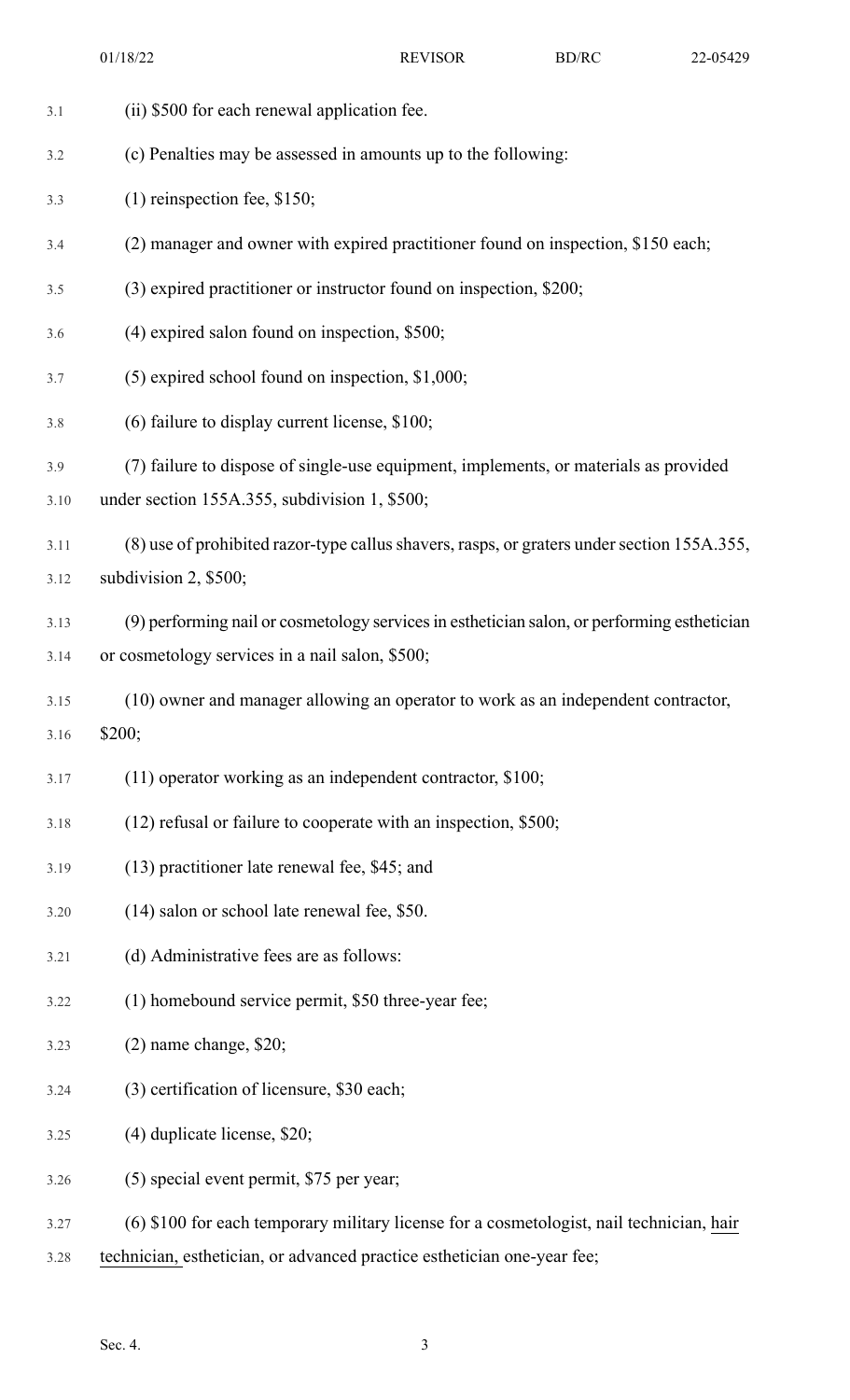01/18/22 REVISOR BD/RC 22-05429

4.1 (7) expedited initial individual license, \$150; 4.2 (8) expedited initial salon license, \$300; 4.3 (9) instructor continuing education provider approval, \$150 each year; and 4.4 (10) practitioner continuing education provider approval, \$150 each year. 4.5 Sec. 5. Minnesota Statutes 2020, section 155A.27, subdivision 1, is amended to read: 4.6 Subdivision 1. **Licensing.** A person must hold an individual license to practice in the 4.7 state as a cosmetologist, esthetician, nail technician, hair technician, eyelash technician, 4.8 advanced practice esthetician, manager, or instructor. 4.9 Sec. 6. Minnesota Statutes 2020, section 155A.27, subdivision 5a, is amended to read: 4.10 Subd. 5a. **Temporary military license.** The board shall establish temporary licenses 4.11 for a cosmetologist, nail technician, hair technician, and esthetician in accordance with 4.12 section 197.4552. 4.13 Sec. 7. Minnesota Statutes 2020, section 155A.27, subdivision 10, is amended to read:

4.14 Subd. 10. **Nonresident licenses.** (a) A nonresident cosmetologist, nail technician, hair 4.15 technician, or esthetician may be licensed in Minnesota if the individual has completed 4.16 cosmetology school in a state or country with the same or greater school hour requirements, 4.17 has an active license in that state or country, and has passed a board-approved theory and 4.18 practice-based examination, the Minnesota-specific written operator examination for 4.19 cosmetologist, nail technician, hair technician, or esthetician. If a test is used to verify the 4.20 qualifications of trained cosmetologists, the test should be translated into the nonresident's 4.21 native language within the limits of available resources. Licenses shall not be issued under 4.22 this subdivision for managers or instructors.

4.23 (b) If an individual has less than the required number of school hours, the individual 4.24 must have had a current active license in another state or country for at least three years and 4.25 have passed a board-approved theory and practice-based examination, and the 4.26 Minnesota-specific written operator examination for cosmetologist, nail technician, hair 4.27 technician, or esthetician. If a test is used to verify the qualifications of trained 4.28 cosmetologists, the test should be translated into the nonresident's native language within 4.29 the limits of available resources. Licenses must not be issued under this subdivision for 4.30 managers or instructors.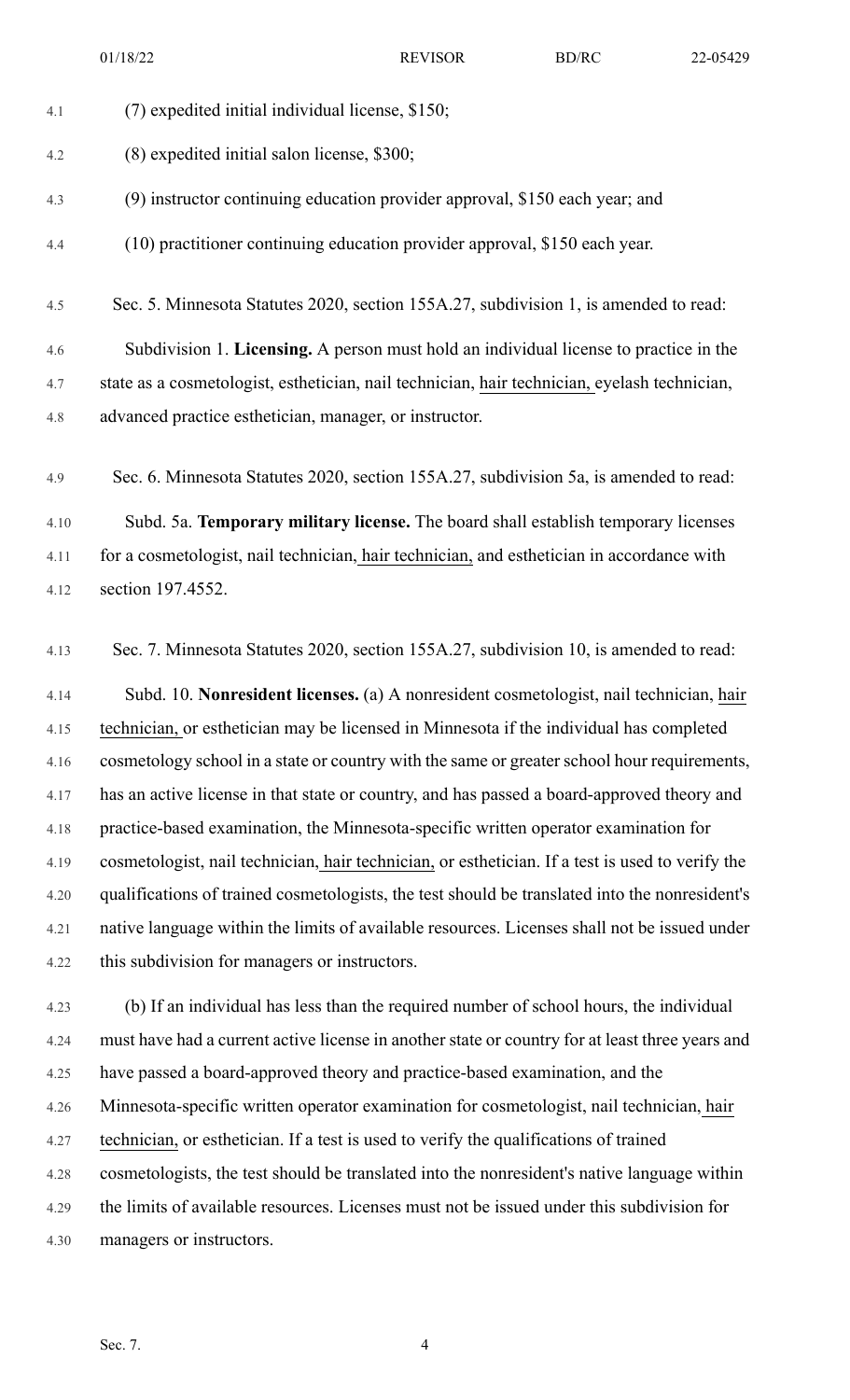5.1 (c) Applicants claiming training and experience in a foreign country shallsupply official 5.2 English-language translations of all required documents from a board-approved source.

5.3 Sec. 8. Minnesota Statutes 2020, section 155A.271, subdivision 1, is amended to read:

5.4 Subdivision 1. **Continuing education requirements.** (a) To qualify for license renewal 5.5 under this chapter as an individual cosmetologist, nail technician, hair technician, esthetician, 5.6 advanced practice esthetician, eyelash technician, or salon manager, the applicant must 5.7 complete four hours of continuing education credits from a board-approved continuing 5.8 education provider during the three years prior to the applicant's renewal date. One credit 5.9 hour of the requirement must include instruction pertaining to state laws and rules governing 5.10 the practice of cosmetology. Three credit hours must include instruction pertaining to health, 5.11 safety, and infection control matters consistent with the United States Department of Labor's 5.12 Occupational Safety and Health Administration standards applicable to the practice of 5.13 cosmetology, or other applicable federal health, infection control, and safety standards, and 5.14 must be regularly updated so as to incorporate newly developed standards and accepted 5.15 professional best practices. Credit hours earned are valid for three years and may be applied 5.16 simultaneously to all individual licenses held by a licensee under this chapter.

5.17 (b) Effective August 1, 2017, in addition to the hours of continuing education credits 5.18 required under paragraph (a), to qualify for license renewal under this chapter as an individual 5.19 cosmetologist, nail technician, hair technician, esthetician, advanced practice esthetician, 5.20 or salon manager, the applicant must also complete a four credit hour continuing education 5.21 course from a board-approved continuing education provider based on any of the following 5.22 within the licensee's scope of practice:

5.23 (1) product chemistry and chemical interaction;

5.24 (2) proper use and maintenance of machines and instruments;

5.25 (3) business management, professional ethics, and human relations; or

5.26 (4) techniques relevant to the type of license held.

5.27 Credits are valid for three years and must be completed with a board-approved provider of 5.28 continuing education during the three years prior to the applicant's renewal date and may 5.29 be applied simultaneously to other individual licenses held as applicable, except that credits 5.30 completed under this paragraph must not duplicate credits completed under paragraph (a).

5.31 (c) Paragraphs (a) and (b) do not apply to an instructor license, a school manager license, 5.32 or an inactive license.